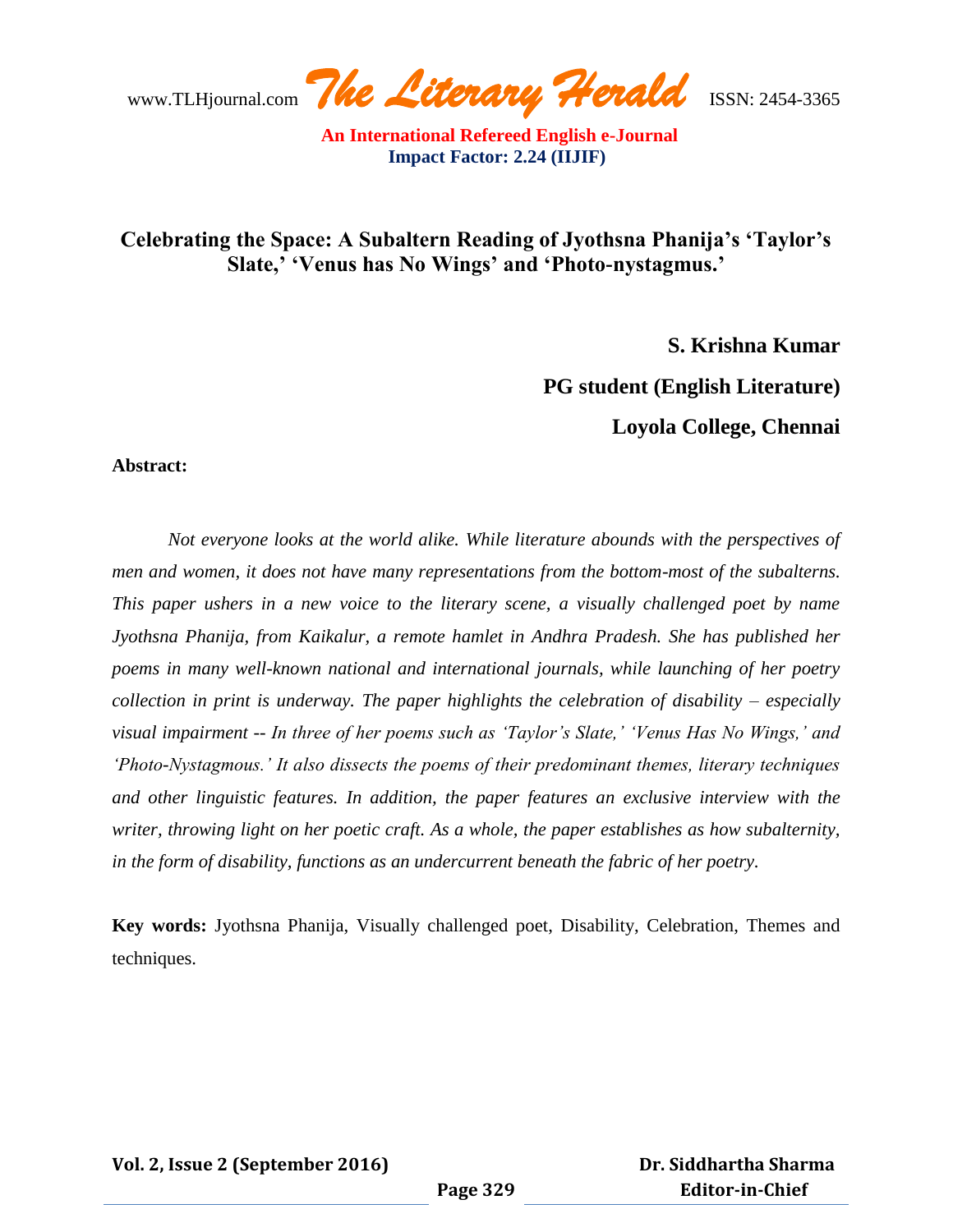www.TLHjournal.com *The Literary Herald*ISSN: 2454-3365

# **Celebrating the Space: A Subaltern Reading of Jyothsna Phanija's 'Taylor's Slate,' 'Venus has No Wings' and 'Photo-nystagmus.'**

**S. Krishna Kumar**

## **PG student (English Literature)**

**Loyola College, Chennai**

Ranajit Guha uses the term subaltern "as a name for the general attribute of subordination in South Asian society whether this is expressed in terms of class, caste, age, gender and office or in any other way" (Subaltern Studies I no page). Though the definition does not explicitly include the disabled, they are subalterns as they are made physically and socially weak by their disability. In the history of literature, the disabled community does not have many representations; even when it had, it was viewed either in the light of sympathy, or rendered invisible. Such being the case, it requires someone from the very community to speak for and about it.

The paper ushers in a new voice to the literary scene by name Jyothsna Phanija, a visually challenged poet from Andhra Pradesh. It attempts to highlight the celebration of disability -- especially that of visual impairment -- in three of her poems such as 'Taylor's Slate,' 'Venus has no wings,' and 'Photo-nystagmus.' It also dissects the poems of their predominant themes and provides an analysis of their diction and imagery. The paper, in addition, features an exclusive interview with the poet, intended to throw light on her creative world.

Jyothsna Phanija was born to B.V.S. Abhimanyakumar and B. Satyavathi at Kaikalur, a remote hamlet in Krishna district of Andhra Pradesh, on April 19, 1990. Born blind, she did her high school education at Andhra Blind Model High School and intermediate at Kaikalur Govt. Junior College. Graduating B.A. English Literature from Maris Stella College, Vijayawada, she went on to do her Masters at English and Foreign Languages University (EFLU), Hyderabad. She has a doctorate from EFLU, and works as an assistant professor of English at ARSD College, University of Delhi.

Phanija published her first poem, 'Painted Lyrics,' in a US-based journal called Luva, A Journal for Creative Imagination. Ever since, she has published her poems in more than forty national and international journals, and to mention a few, Indus Woman Writing, American Diversity Report, The Malaysian Poetic Chronicles, Poetry Pacific, etc. besides, her poems have featured in anthologies such as Scaling Heights, I vs. Eye anthology, and Skeleton"s anthology. A collection of her poems in print form is forthcoming.

**Vol. 2, Issue 2 (September 2016)**

 **Dr. Siddhartha Sharma Editor-in-Chief**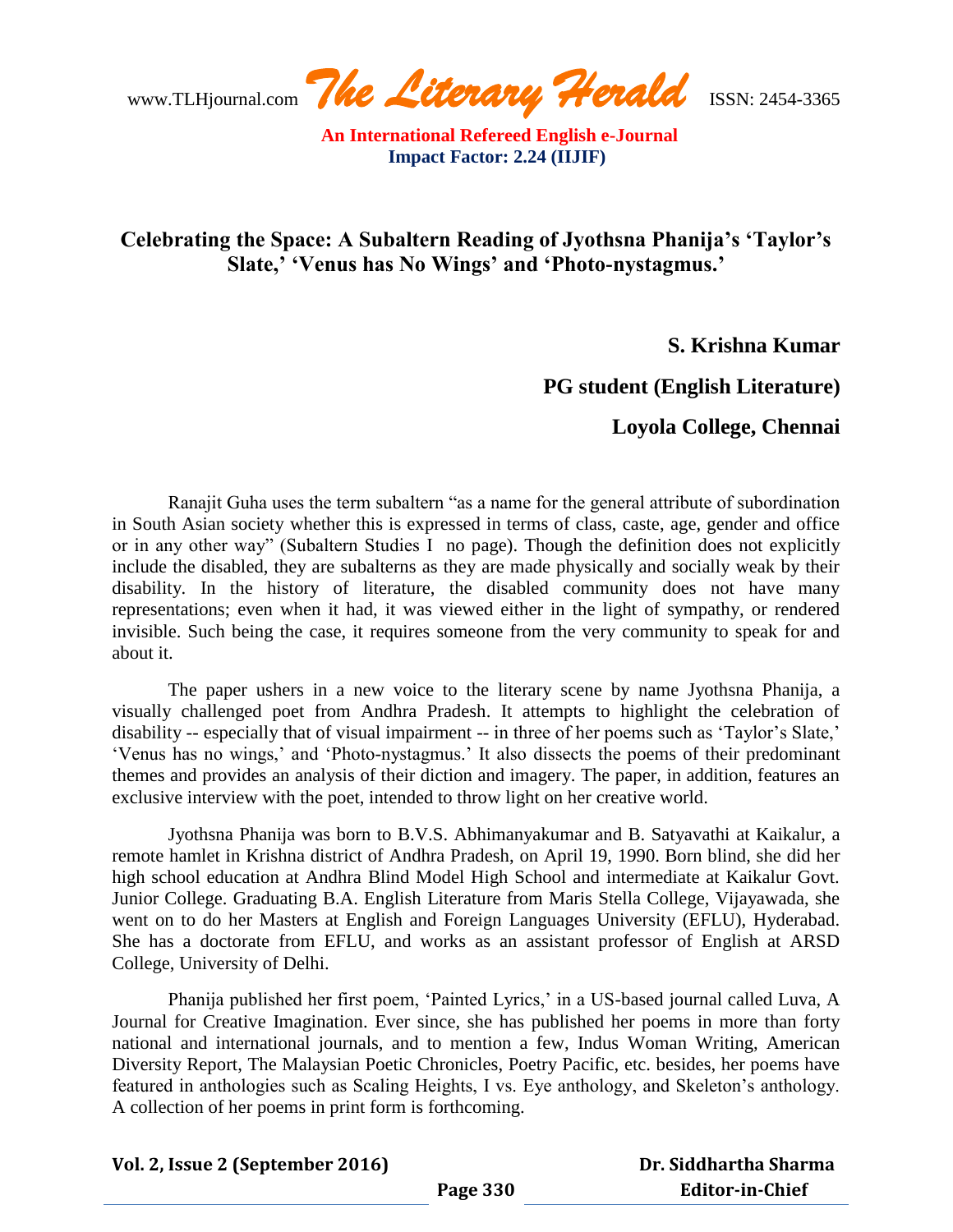www.TLHjournal.com *The Literary Herald*ISSN: 2454-3365

Space is not only physical, but also social. If the world as a social space is bifurcated into mainstream and marginal, the disabled community will take the bottom-most position. As this said, being in such a position, one can either choose to brood over the pain and suffering or celebrate whatever liminal space one occupies. For instance, writers such as Bama and Alice Walker celebrate their subaltern positions of being Dalit and African-American women in their works. In the same way, Jyothsna Phanija celebrates her space in being a visually challenged person in her poems.

In "Taylor"s Slate," Phanija expresses a sense of novelty and wonder as initial feelings of learning Mathematics as a visually challenged child. Taylor's arithmetic frame is a frame with "star shaped holes with eight angles, thus allowing the double-ended metal types to be placed in different positions according to a set system" (Assistive Devices for the Visually Impaired 210). It is difficult for a visually challenged child to understand the instruments of empowerment such as "tiles," "aluminium frame," and "scaled trays," etc. (Phanija Web). However, they also serve as materials of imaginative entertainment when she writes,

Wings in abundance, the penciled slate handed us (Phanija Web).

In the normal system, each number and algebra sign has its own shape, thus it does not lead to any confusion. Whereas, manipulating all the numbers with one tile and algebra with another creates problems of understanding in the modified system. However, the poet does not fret over the difficulty and rather celebrates it with her lively imagination,

Sometimes, we built castles with those candles

The other times, flowers holding trees

Faces and birds, erasable igloos (Phanija Web).

If 'Taylor's Slate' is a poem about including a visually challenged child into the mainstream world, 'Venus has no wings' is a self-reflection of a woman after having been included in it. The privilege of "inclusivity" has its own challenges as the broader the world becomes, the more the problems one faces. Stepping out into the world means to confront the harsh reality as expressed in the following line,

Away from home, life is a practical test (Phanija Web).

Inclusivity does not guarantee everything. For instance, one has to fight for equality, besides enduring failures, identity crisis, exploitation, etc. in spite of all these conundrums, one can choose what one wants to be. One can find solace in doing what one likes the most, as Phanija does with reading books,

She finds the fancy nowhere except in her books.

**Vol. 2, Issue 2 (September 2016)**

 **Dr. Siddhartha Sharma Editor-in-Chief**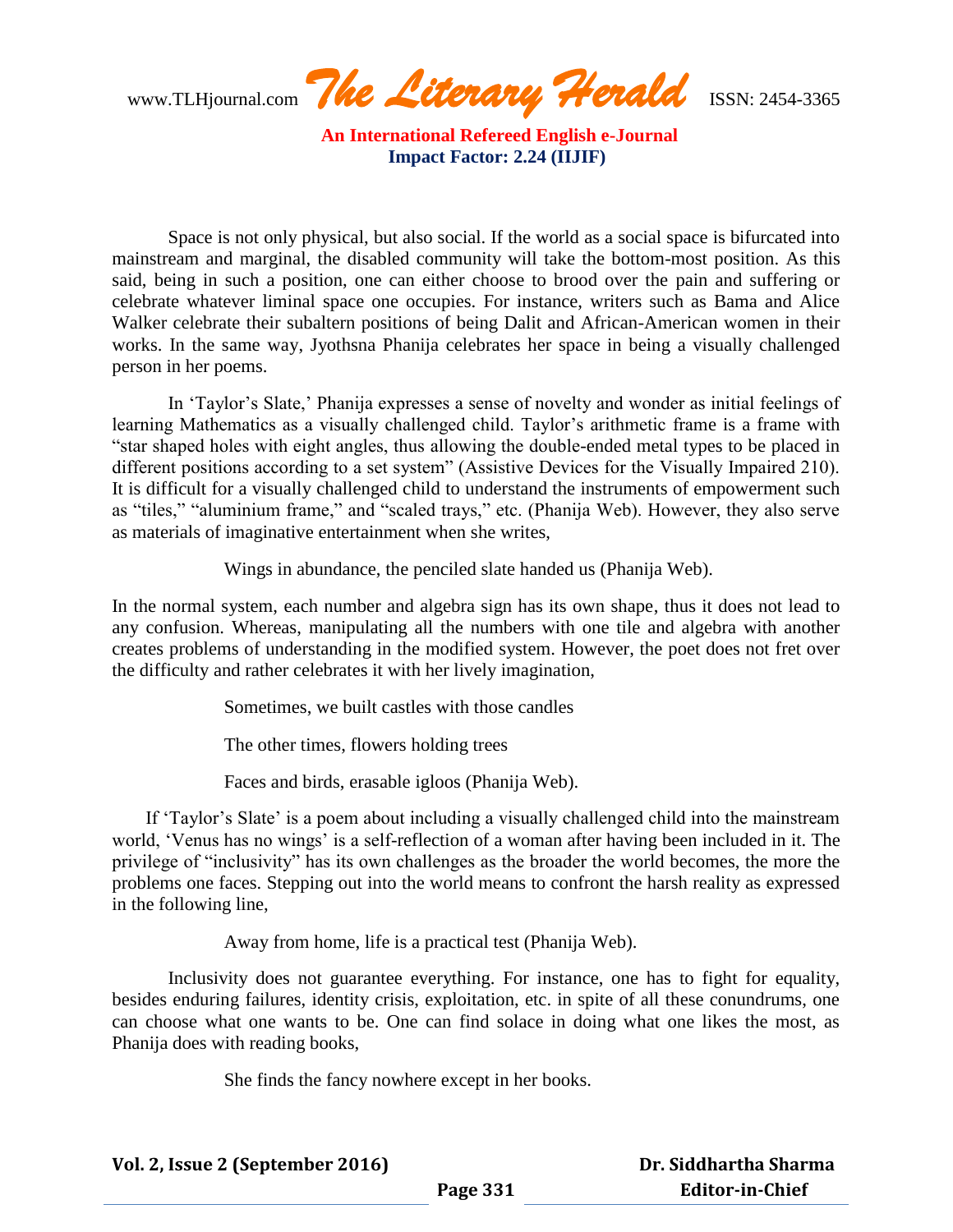www.TLHjournal.com *The Literary Herald*ISSN: 2454-3365

In tricky combinations (Phanija Web).

If early poems centered on empowerment and inclusivity, "Photo-nystagmus" introduces the tangles related to love and relationship that a visually challenged woman faces. Nystagmus is defined in Oxford English Dictionary as "an involuntary oscillation of the eyeball" (620). With nystagmic eyes that "move in semi circles" (Phanija Web), it is possible neither to capture a picture of it nor teach painting to a person having such problem. While the persona in the poem tries to convince her lover of her inability to hold the brush, he thinks that he can include her in his world by making her participate in all his activities as in

But you were keen to teach me painting (Phanija Web).

This showcases the difficulty of making someone understand what one can and what one cannot without being misunderstood. Though these interpersonal struggles are inevitable, she accepts them as part of her existence and cherishes the time spent with her lover as she concludes,

You can hold my palms and copy the lines

For many other remunerative posters (Phanija Web).

The paper moves on to the thematic analysis of Phanija's poems. J. A. Cuddon defines Theme as a "Central idea which may be stated directly or indirectly" (A Dictionary of Literary Terms 695). A common theme found in all three of Phanija"s poems is inclusion. In "Taylor"s Slate,' the process of inclusion is carried out with an educational method in the form of modified Mathematics. While 'Venus has no wings' reads inclusion as a "Fanciful word" (Phanija Web), "Photo-nystagmus" treats inclusion as a fuel for the relationship to move forward in the following lines,

But you were keen to teach me painting (Phanija Web).

These poems underscore how important does the "moving world" consider inclusion (Phanija Web). However, the process of inclusion is mutual as it is equally inevitable for the disabled community to let to be included. It has difficulties both before and after the inclusion, citing which, it cannot avoid the process itself.

Ironically, inclusion results in alienation. Alienation is a derivative of the term alienate meaning "to make someone feel that they are different and do not belong to a group (Cambridge Learner's Dictionary 18). Though a visually challenged person is included in the mainstream, he/she cannot stop feeling "other," largely due to their "physical differences" (Phanija Web). One cannot leave one"s body behind, and the presence of one"s body makes one self-conscious of one"s disability. Besides, inclusion threatens one"s identity as demonstrated in "Venus has no wings,'

Away from home she is someone else invisible to her (Phanija Web).

**Vol. 2, Issue 2 (September 2016) Page 332 Dr. Siddhartha Sharma Editor-in-Chief**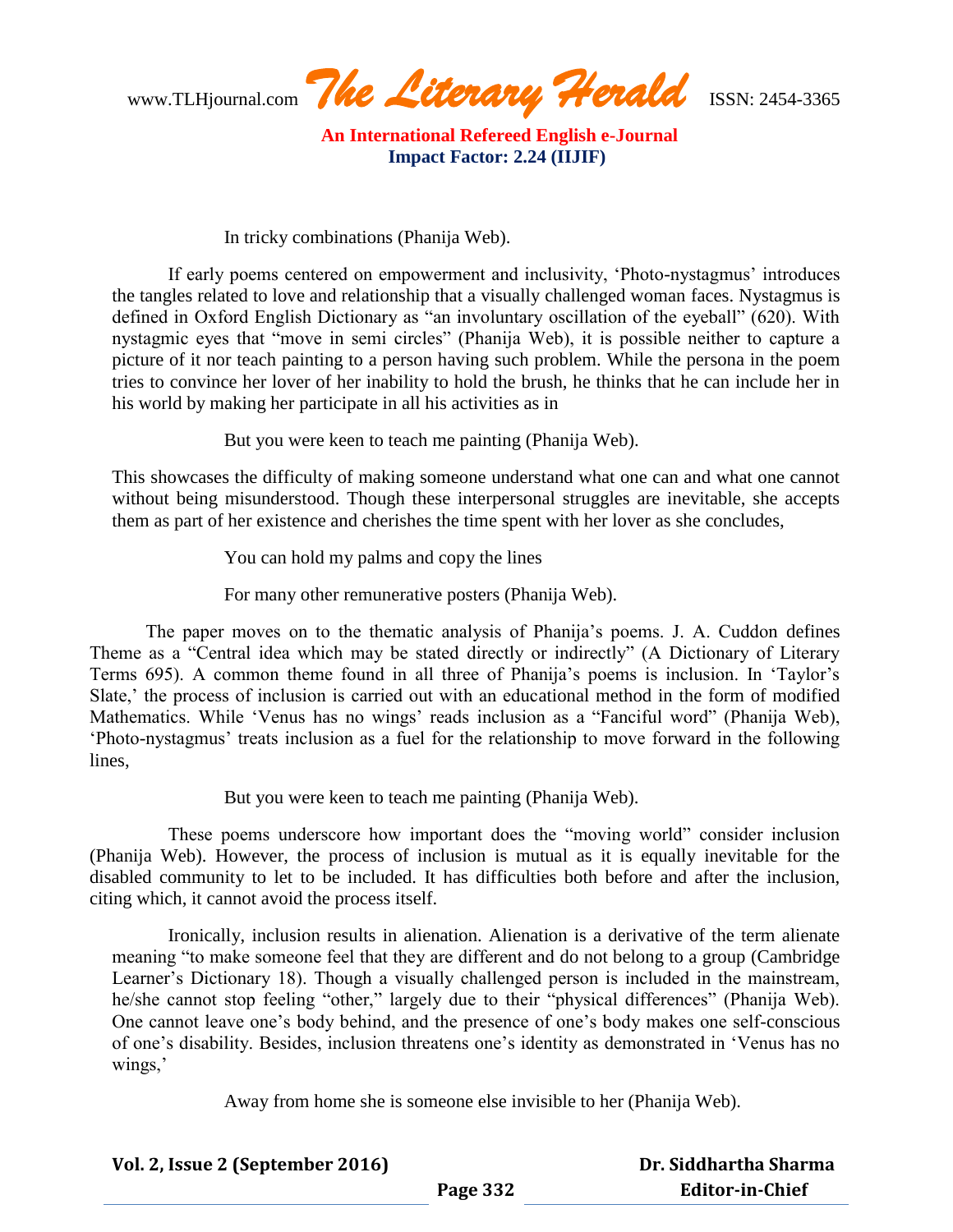www.TLHjournal.com *The Literary Herald*ISSN: 2454-3365

In 'Photo-nystagmus,' the poet projects a discord of interests between the lovers. The persona in the poem is demanded to engage herself in a concrete activity, while her mind wanders into the abstract, imaginary world. Though they are together as "steric insects" (Phanija Web), she is not particularly comfortable of being herself as in,

They burn out eyes in the lasic dust (Phanija Web).

Not always one feels alienated due to one"s inferior position. Alienation comes also when one is ranked superior. A visually challenged person is said to possess extra-sensory abilities. The mainstream has stereotyped them as having exceptional memory and ability to remember voices, instead of treating them as normal human beings. The so-called super-human potential makes them feel alienated and frustrated as in,

To kill all the other senses, she cuts her fingers, refills with words.

To make her name spell properly, to erase several taglines, she lives in ice, making charcoal (Phanija Web).

Though alienation seems to be an ineluctable part of one"s existence, one can certainly transcend it by lively imagination as in 'Taylor's Slate,' freedom and mobility as in 'Venus has no wings,' and skill of coping with one's strengths and weaknesses as in 'Photo-nystagmus.'

Having parsed the poems of their themes, the paper moves on to analyze their diction. M. H. Abrams defines diction as "The kinds of words, phrases, and sentence structures and sometimes also of figurative language that constitute any work of literature (A Glossary of Literary Terms 298). In terms of diction, Phanija is distinctly subaltern in a sense that the expressions she uses are related to the world of the visually challenged, that is, they are new to the mainstream. For instance, she employs such terms as "Taylor's slate," "aluminium frame," "tiles," "scaled trays" which are associated with the modified Mathematical pedagogy. Besides, she makes use of ophthalmological terms such as "nystagmus," "chiaroscuro pupils," "lasik dust," "photogenic iris," etc. analyzing the employment of such diction, Phanija's intention seems not to distance herself from the mainstream, but to teach it something of her world.

The result of a study published in the Journal of Neuroscience reads as follows: "People who are blind from birth are able to detect tactile information faster than people with normal vision (Blind people perceive touch faster than those with sight Web). This demonstrates the visually challenged people"s use of tactual skill to connect to the rest of the world. As this said, Phanija's poems abound with tactile imagery. Imagery as a general term covers the use of language to represent objects, actions, feelings, thoughts, ideas, states of mind and any sensory or extra-sensory experience (Cuddon 322). Expressions such as "moved it in fingers," "we inserted fingers," "she erases," "hold the brush" illustrate a visually challenged person's high tactual sensitivity. The sense of touch starts from empowerment (learning Braille) to getting into a relationship,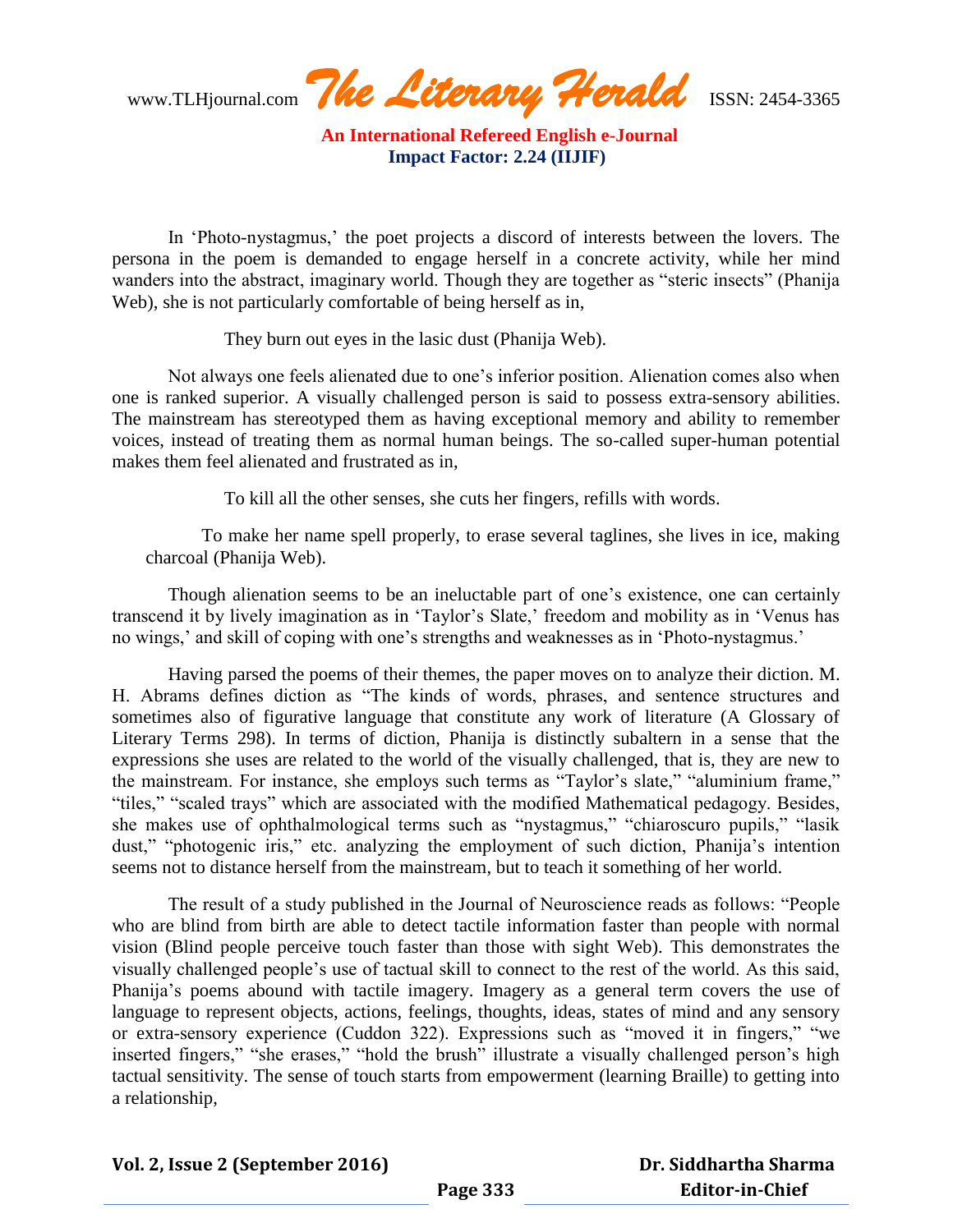www.TLHjournal.com *The Literary Herald*ISSN: 2454-3365

You can hold my palms and copy the lines

For many other remunerative posters (Phanija Web).

The focal point of the research moves from the poems to their poet. Phanija showed interest in poetry from her childhood, largely due to her mother's reading of poems from the newspapers. Growing up, she was inspired to write poetry both in English and Telugu by Mr. Samson and Mr. Narayanakumar, her language teachers. After early rejections and fruitless attempts, she has published her poems in as many journals as she has tried, and has been awarded prizes for writing poetry in her mother tongue. Below is an extract from the interview conducted with the poet online:

How important a position does disability hold in your poetry?

It holds a significant position. I imagine the world; never think of the authenticity of the images. It's a privilege, as the images are unrefined. I get the vocabulary, themes of disability, I can write about something I personally experience. Though I keep my disability identity away from reader"s view, it holds a major role in my view of defining the universe.

Why do you celebrate your subaltern position rather than to do otherwise, even when it is fraught with its own concerns?

To be away from the stereotypes. To give my own voice to the suffering. To be away from lamentation. To make myself happy from the sympathetic gazes of the others. To tell the world that I am not an unhappy soul.

When asked of her triple identities as a woman, a visually challenged person, and a poet, she responded that the backgrounds of her gender and disability get amalgamated to make a unified whole as poet. To a question on expressions based on experiences, she answered that since experiences vary from individual to individual, her experience of being a disabled need not be the same with another. Thus, it was always good to voice out one"s individual experiences rather than expressing the collective.

Phanija feels that it is important for every disabled person to speak: "Everybody has a distinct voice. As disabled, we should speak. We should speak so that, we no longer would live in the descriptions of the non disabled world."

A subaltern reading of Jyothsna Phanija"s poems establishes that she has a unique voice from the visually challenged community. It exemplifies that the subalternity can be celebrated in spite of its struggles and sufferings. It points out to the importance of inclusivity in the life of a visually challenged person. It also delegates the choice in the hands of an individual to suffer or accept things as part of one"s existence.

#### **REFERENCES:**

**Vol. 2, Issue 2 (September 2016)**

 **Dr. Siddhartha Sharma Editor-in-Chief**